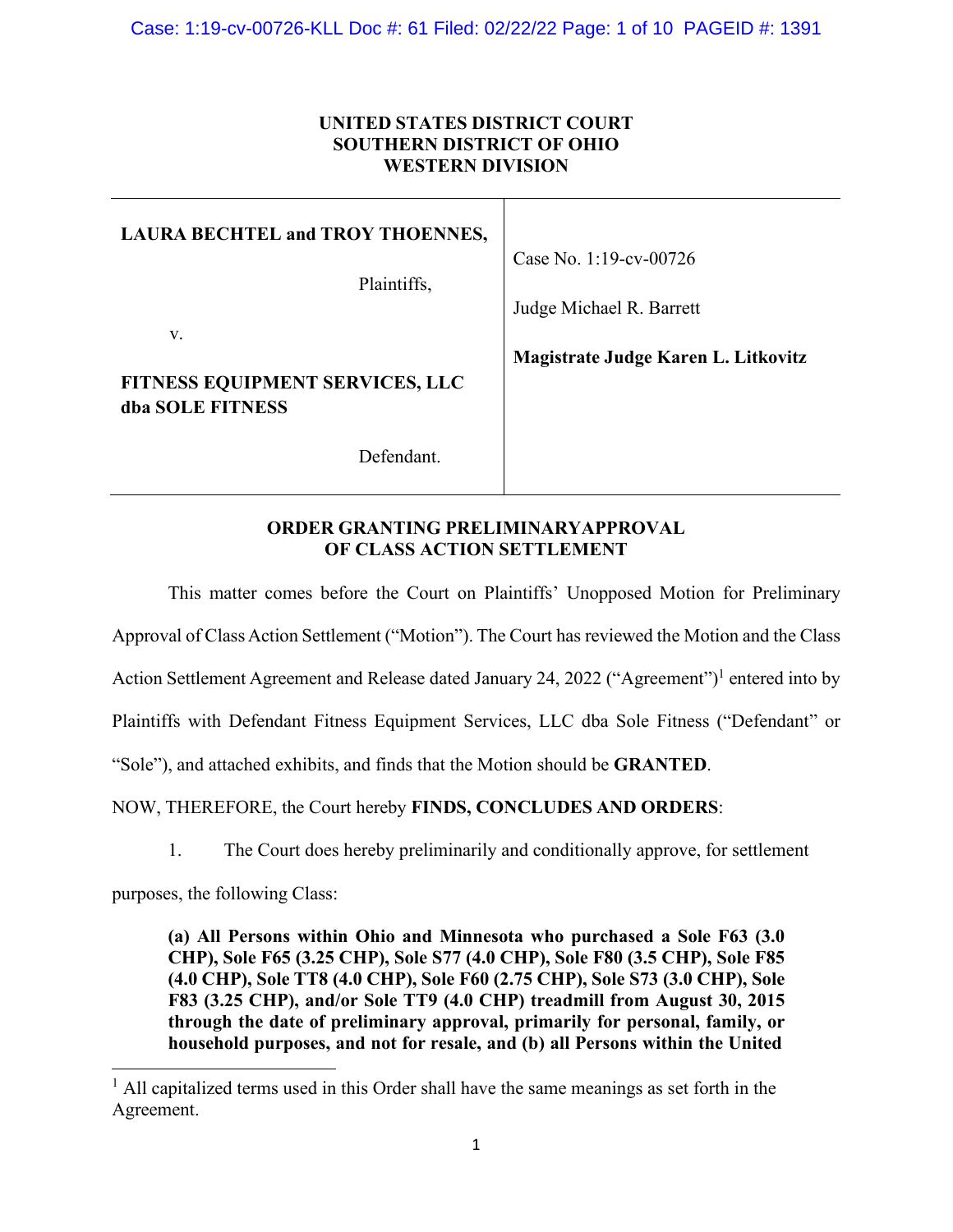**States and its territories, excluding Ohio and Minnesota, who purchased a Sole F63 (3.0 CHP), Sole F65 (3.25 CHP), Sole S77 (4.0 CHP), Sole F80 (3.5 CHP), Sole F85 (4.0 CHP), Sole TT8 (4.0 CHP), Sole F60 (2.75 CHP), Sole S73 (3.0 CHP), Sole F83 (3.25 CHP), and/or Sole TT9 (4.0 CHP) treadmill from December 2, 2017 through the date of preliminary approval, primarily for personal, family, or household purposes, and not for resale. Excluded from the Class are: Defendant and its officers and directors; Class Counsel and their partners, associates, lawyers, and employees; and judicial officers and their immediate family members and associated Court staff assigned to this case.**

2. Based upon information provided: the Class is ascertainable; it numbers in the thousands, satisfying numerosity; there are common questions of law and fact, including whether the horsepower of Defendant's Treadmills was misrepresented, satisfying commonality; the proposed Class Representatives' claims are typical, in that they are a member of the Class and allege they have been damaged by the same conduct as other Class Members; the proposed Class Representatives and Class Counsel can fully, fairly and adequately protect the interests of the Class; question of law and fact common to members of the Class predominate over questions affecting only individual members for settlement purposes; and a nationwide class combined with previously certified Ohio and Minnesota classes for settlement purposes is superior to other available methods for the fair and efficient adjudication of this controversy.

3. The Court appoints Plaintiffs Laura Bechtel and Troy Thoennes as the Class Representatives of the Class.

4. The Court appoints W.B. Markovits, Terence Coates, and Justin Walker of Markovits, Stock & DeMarco, LLC, and Nathan Prosser of Hellmuth & Johnson, PLLC as Class Counsel for the Class.

5. The Court appoints Angeion Group as Settlement Administrator.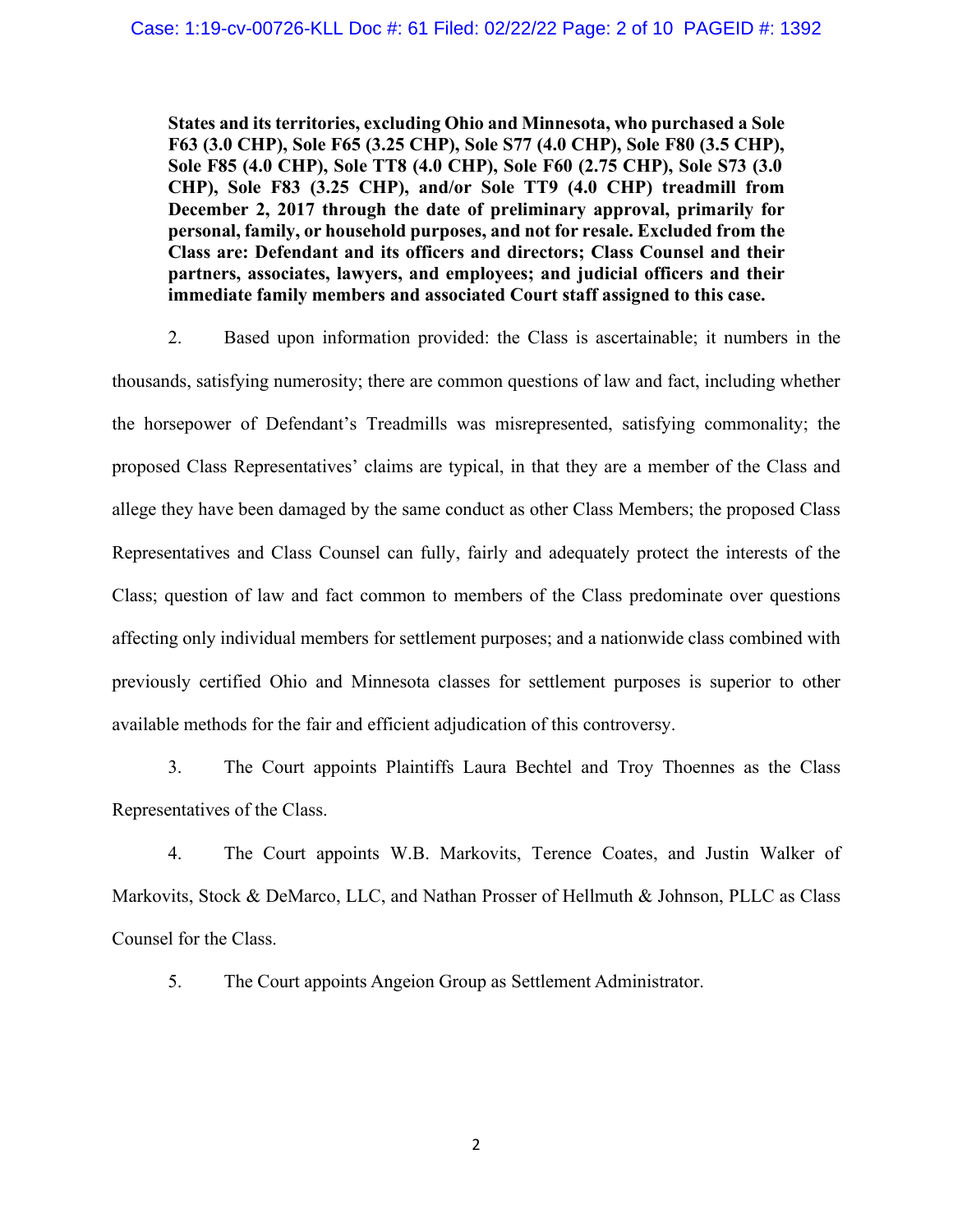#### Case: 1:19-cv-00726-KLL Doc #: 61 Filed: 02/22/22 Page: 3 of 10 PAGEID #: 1393

6. The Court does hereby preliminary approve the Settlement, including the notices and the releases contained therein as being fair, reasonable, and adequate as to Class Members, subject to further consideration at the Fairness Hearing described below.

7. A hearing (the "Fairness Hearing") shall be held before the Court on September 21, 2022 at 9:00 a.m. for the following purposes:

a. To determine whether the proposed Settlement on the terms and conditions provided for by the Agreement is fair, reasonable, and adequate to the Class and should be approved by the Court;

b. To determine whether a Final Approval Order, as defined in the Agreement, should be entered;

c. To determine whether the claims process under the Settlement is fair and reasonable and should be approved by the Court;

d. To determine whether Plaintiffs' application for Attorneys' Fees and Expenses, and requested Service Awards for the Class Representatives, should be approved; and

e. To rule upon such other matters as the Court may deem appropriate.

8. The Court approves, as to form and content, the Short Form Settlement Notice, Settlement Notice, Publication Notice, electronic Claim Form, and finds that the mailing, distribution, and publishing of the various notices in the form and manner set forth in paragraph 10 of this Order meets the requirements of Fed. R. Civ. P. 23 and due process, and is the best notice practicable under the circumstances, and shall constitute due and sufficient notice to all persons entitled to notice.

9. The Complaint was commenced after February 18, 2005. The Court directs Sole to timely notify, through the Settlement Administrator, the appropriate Federal and State officials

3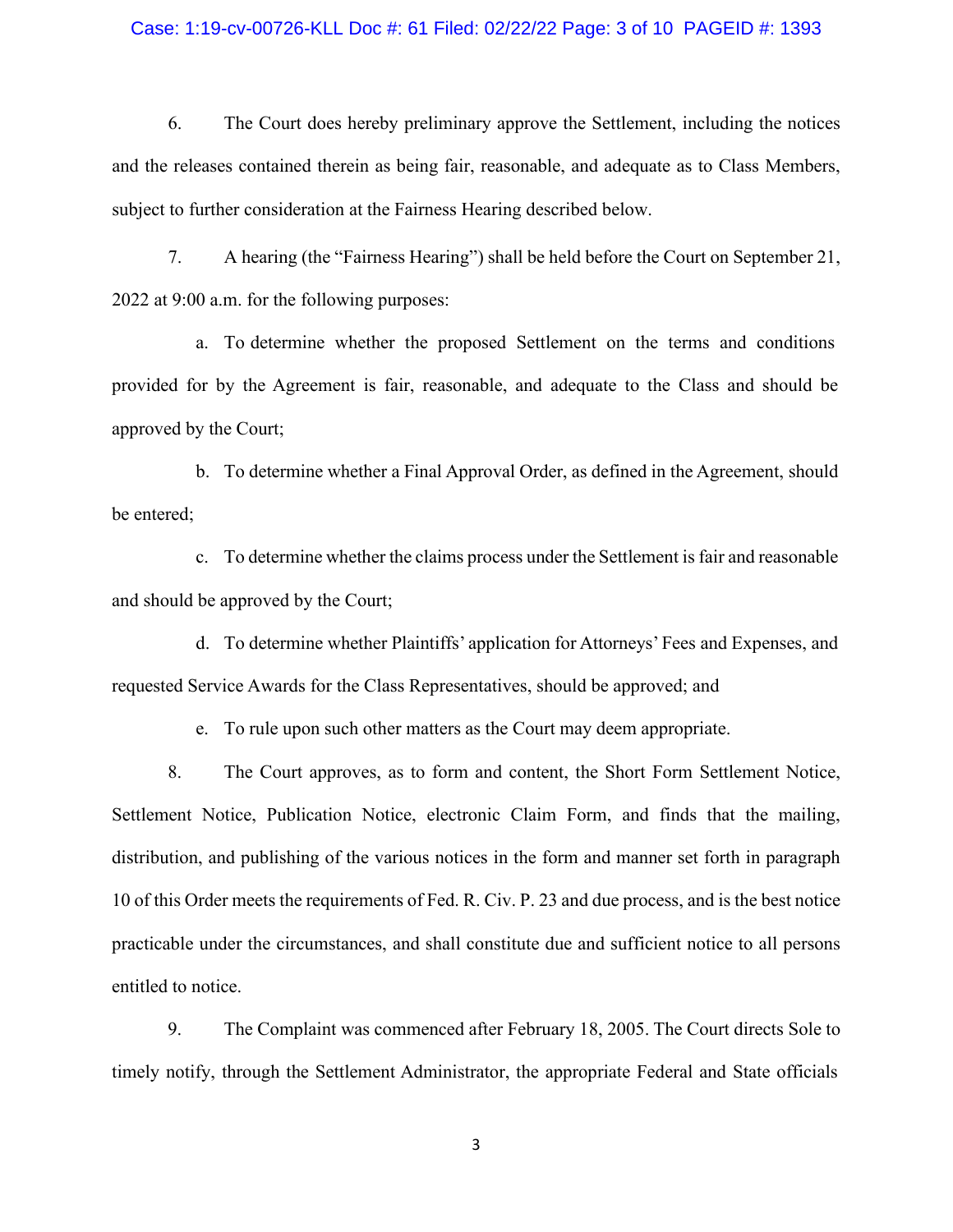#### Case: 1:19-cv-00726-KLL Doc #: 61 Filed: 02/22/22 Page: 4 of 10 PAGEID #: 1394

under the Class Action Fairness Act of 2005, 28 U.S.C. §1715 (to the extent this has not already been done). Counsel for Sole or the Settlement Administrator shall, at or before the Fairness Hearing, file with the Court proof of compliance with the Class Action Fairness Act of 2005, 28 U.S.C. §1715.

10. The Settlement affords the following settlement benefits to Class Members:

a. non-reversionary \$3,650,000.00 Common Fund from which *pro rata* settlement payments will be made to Class Members submitting a Valid Claim under the Settlement after the deduction of attorneys' fees, litigation expenses, settlement administration costs, and class representative incentive awards;

b. a transferable \$100 gift card for one-time use of the purchase of a product from Sole's website, subject to certain date restrictions; and,

c. injunctive relief in that Defendant has agreed to stop utilizing the continuous horsepower representations at issue in this case and to include a disclaimer to accompany any horsepower representation published in connection with Defendant's future sale and/or marketing of its treadmills.

11. Angeion Group ("Settlement Administrator") is hereby appointed, under the supervision of Class Counsel, to administer the notice procedure as well as the processing of claims as more fully set forth below:

a. Within 35 days of receipt of Notice Data by the Settlement Administrator, the Settlement Administrator shall: i) provide notice with pre-populated information to those Class Members identified through Notice Data, substantially in the form of the Settlement Notice attached as Exhibit A to the Agreement; ii) cause the Publication Notice, substantially in the form as presented to the Court, to be published as proposed, or as otherwise ordered by the Court; iii)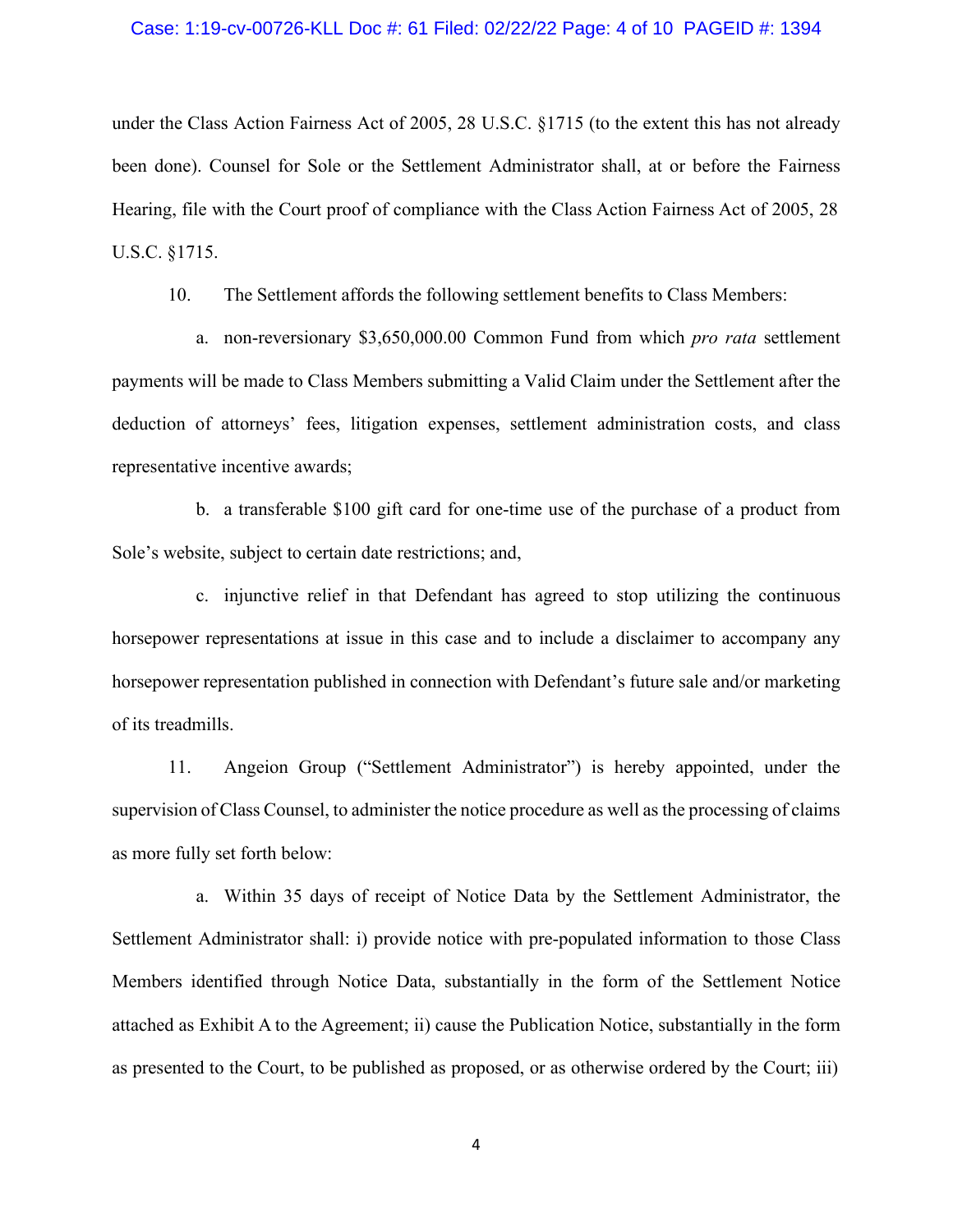#### Case: 1:19-cv-00726-KLL Doc #: 61 Filed: 02/22/22 Page: 5 of 10 PAGEID #: 1395

establish a Settlement Website, including an electronic claim form that can be submitted by Class Members as well as other information relevant to the Class, and including material Court submissions within two days of filing.

b. No later than 20 days before the Fairness Hearing, Class Counsel shall cause proof, by affidavit or declaration, of such notice to be filed with the Court.

12. To be entitled to make a claim under the Settlement, in the event the Settlement is effected in accordance with the terms and conditions set forth in the Agreement, each Class Member shall take the following actions and be subject to the following conditions:

a. A properly executed electronic or hard copy Claim Form must be submitted to the Settlement Administrator no later than 90 days following Notice. Each Claim Form submitted via U.S. Mail shall be deemed to be submitted when received. Each Claim Form electronically submitted shall be deemed to be submitted when transmitted. Any Claim Form submitted in any other manner shall be deemed to have been submitted when it is received. Any Class Member who does not submit a Claim Form within the time limit provided shall be barred from receiving any benefit, unless otherwise ordered by the Court. Notwithstanding the foregoing, Class Counsel shall have discretion to accept late-submitted claims for processing by the Settlement Administrator as they, in good faith, deem appropriate.

b. The Claim Form submitted by each Class Member must be properly completed, signed, and submitted in a timely manner in accordance with the provisions of the preceding subparagraph.

c. As part of the Claim Form, each Class Member shall submit to the jurisdiction of the Court with respect to the claim submitted and shall (subject to effectuation of the Settlement) release all Settled Class Claims as provided in the Agreement.

5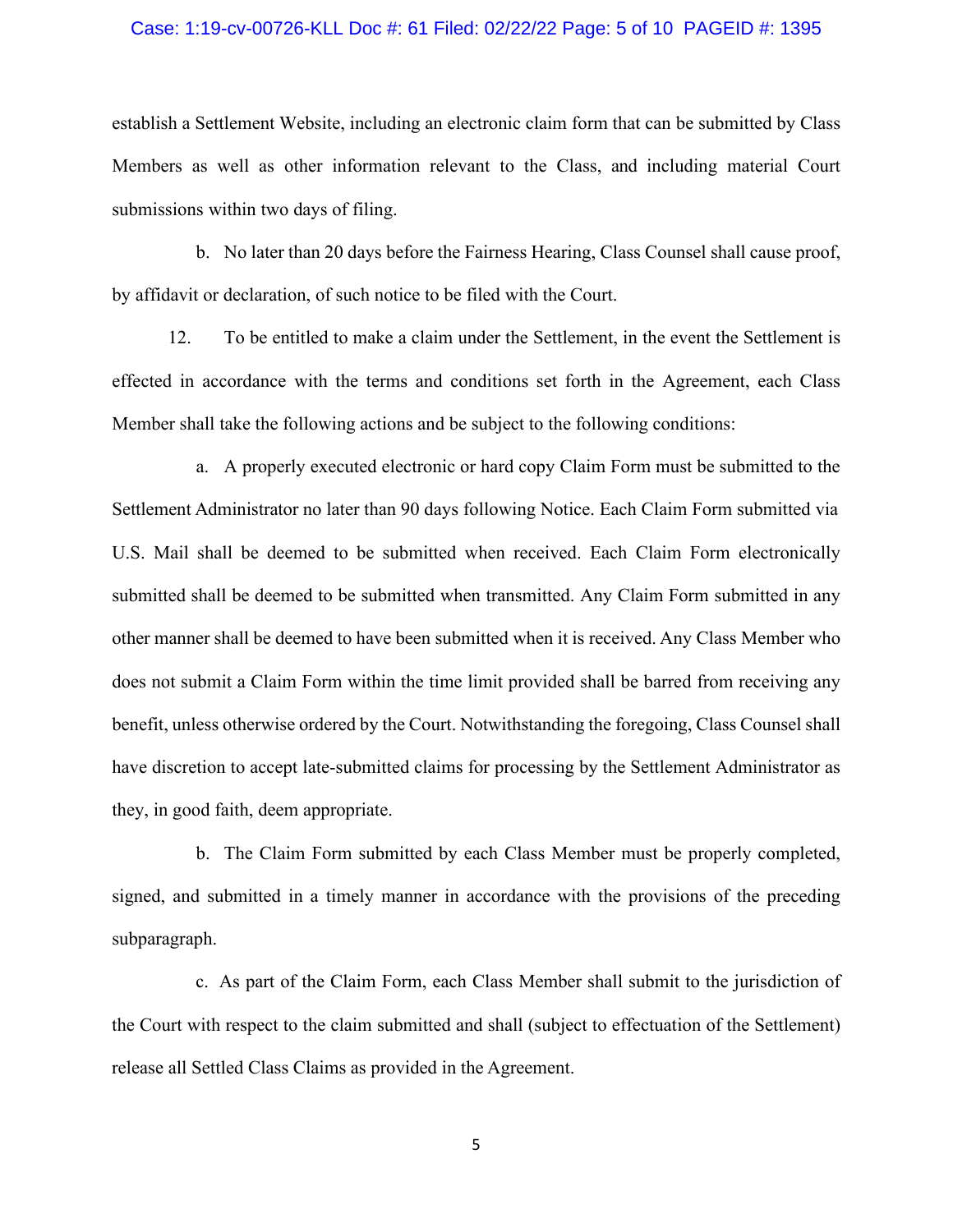#### Case: 1:19-cv-00726-KLL Doc #: 61 Filed: 02/22/22 Page: 6 of 10 PAGEID #: 1396

13. All Class Members shall be bound by all determinations and judgments in the class action concerning the Settlement, including, but not limited to, the releases provided for in the Agreement, whether favorable or unfavorable, except those who timely and validly requested exclusion from the Class and have not opted back in. The persons and entities who timely and validly requested exclusion from the Class will be excluded from the Class and shall not have rights under the Agreement, shall not be entitled to submit any Claim Forms, and shall not be bound by the Agreement or the Final Approval Order as to Sole in the class action.

14. Pending final determination of whether the Agreement should be approved, Class Counsel, Plaintiffs, and Class Members are barred and enjoined from commencing or prosecuting any action asserting any Settled Class Claims against Sole.

15. Any Class Member may enter an appearance, individually or, at their own expense, through counsel of their choice, in which case counsel must file with the Clerk of Court and deliver to Class Counsel and counsel for Sole a notice of such appearance no later than 60 days after the Notice Date. If they do not enter an appearance, they will be represented by Class Counsel.

16. All papers in support of the Settlement, and Class Counsel's Fee Application and request for expenses and Service Award, shall be filed no later than 14 days prior to the scheduled Fairness Hearing.

17. Any Class Member may appear and show cause, if that Class Member has any reason why the proposed Settlement should not be approved as fair, reasonable, and adequate, or why Class Counsel's application for an award of attorneys'fees and for reimbursement of expenses should not be granted; provided, however, that no person shall be heard or entitled to contest such matters unless that person has delivered by hand or sent by first class mail sufficient written objections and copies of all papers and briefs any such person wishes to submit in support of any

6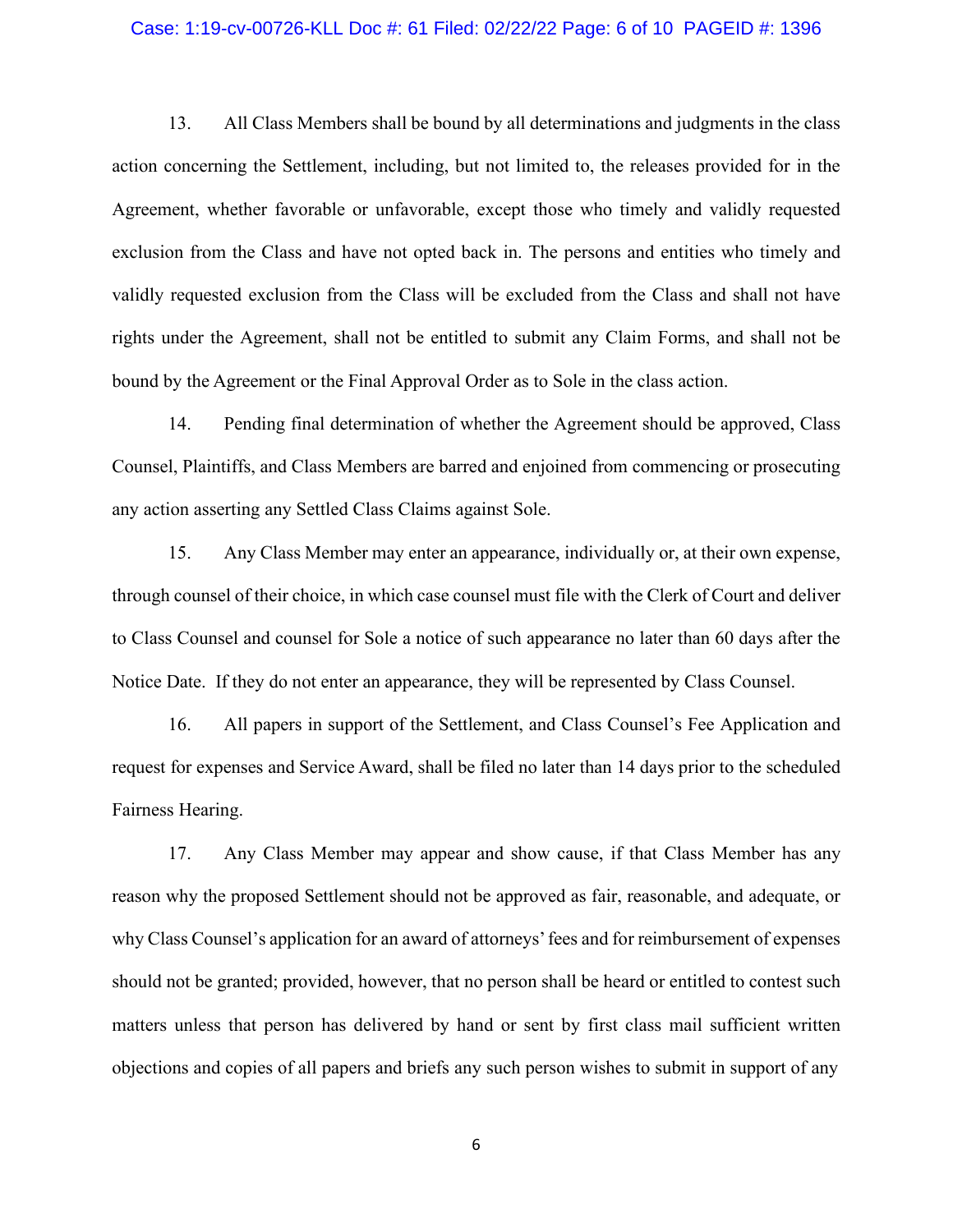#### Case: 1:19-cv-00726-KLL Doc #: 61 Filed: 02/22/22 Page: 7 of 10 PAGEID #: 1397

such objection delivered or post-marked no later than 90 days following Notice to the following:

OFFICE OF THE CLERK Potter Stewart U.S. Courthouse Room 103 100 East Fifth Street Cincinnati, OH 45202

18. Any person who does not make his, her, or its objection in the manner provided in this Order shall be deemed to have waived such objection and shall forever be foreclosed from making any objection to the fairness or adequacy of the proposed Settlement as set forth in the Agreement, unless otherwise ordered by the Court. Any papers in response to any such objections or in further support of the above-named motions shall be filed no later than 60 days after the Notice Date.

19. This Order, the Agreement, and the Settlement, and any of their terms, and all negotiations, discussions, and proceedings in connection with this Order, the Agreement, and the Settlement, shall not constitute evidence, or an admission by Sole that any acts of wrongdoing have been committed and shall not be deemed to create any inference that there is any liability on the part of Sole. This Order, the Agreement, and the Settlement, and any of their terms, and all negotiations, discussions and proceedings in connection with this Order, the Agreement and the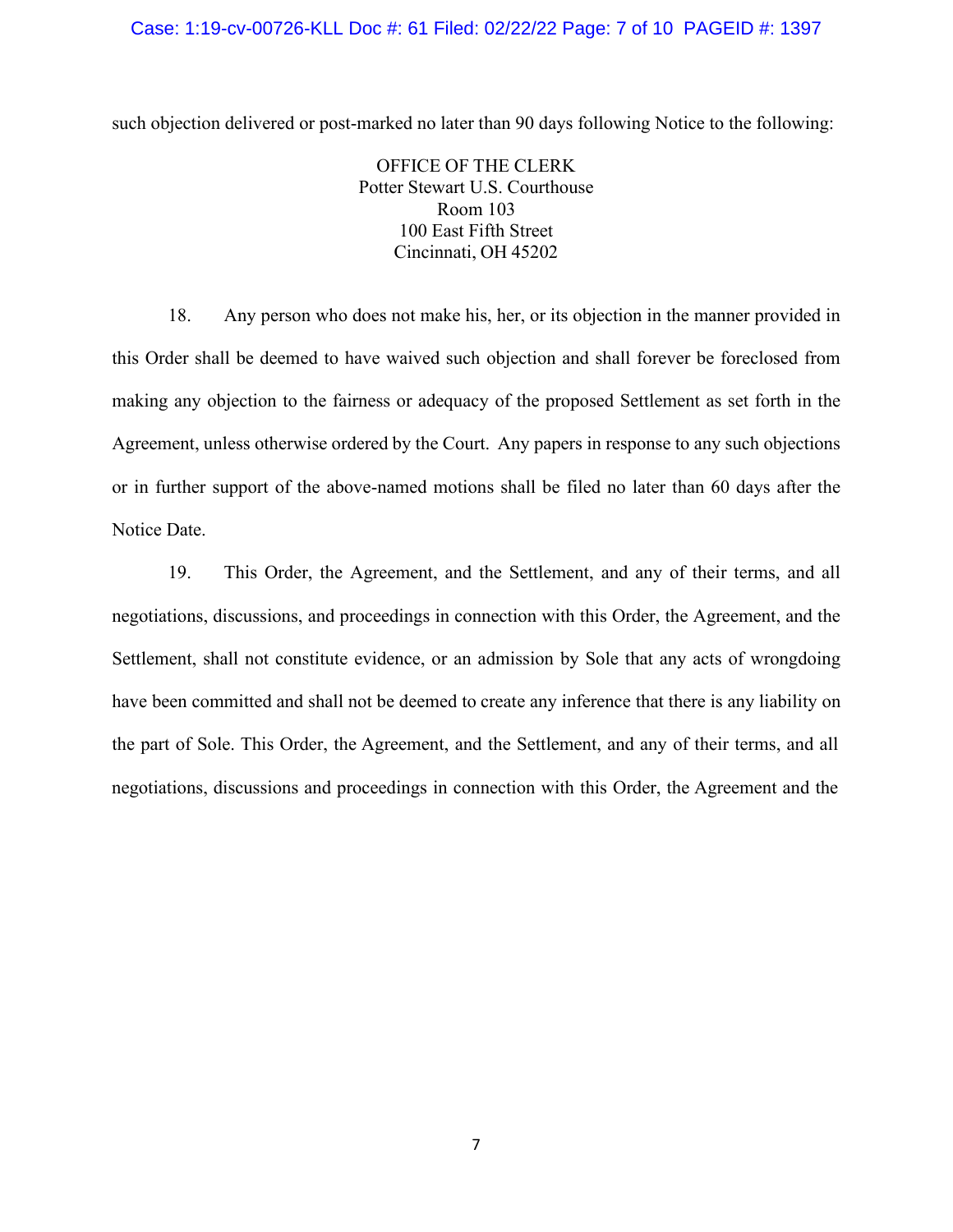#### Case: 1:19-cv-00726-KLL Doc #: 61 Filed: 02/22/22 Page: 8 of 10 PAGEID #: 1398

Settlement shall not be offered or received in evidence or used for any purpose in this or any other proceeding in any court, administrative agency, arbitration tribunal, or other forum of any kind or character in the United States or any other country except as necessary to enforce the terms of this Order or the Settlement.

20. Any third-party retailers and/or distributor of the Treadmills must reasonably produce Class Member information to Class Counsel for the purpose of assisting Class Counsel in identifying and/or contacting to provide notice of this Settlement, as set forth in a separate Order.

21. The Court reserves the right to adjourn the date of the Fairness Hearing without further notice to the Class Members and retains jurisdiction to consider all further applications or matters arising out of or connected with the proposed Settlement. The Court may approve the Settlement, with such modifications as may be agreed to by the Plaintiffs and Sole, if appropriate, without further notice to the Class.

#### **IT IS SO ORDERED.**

Dated: 2/21/2022

sthout

Karen L. Litkovitz. United States Magistrate Judge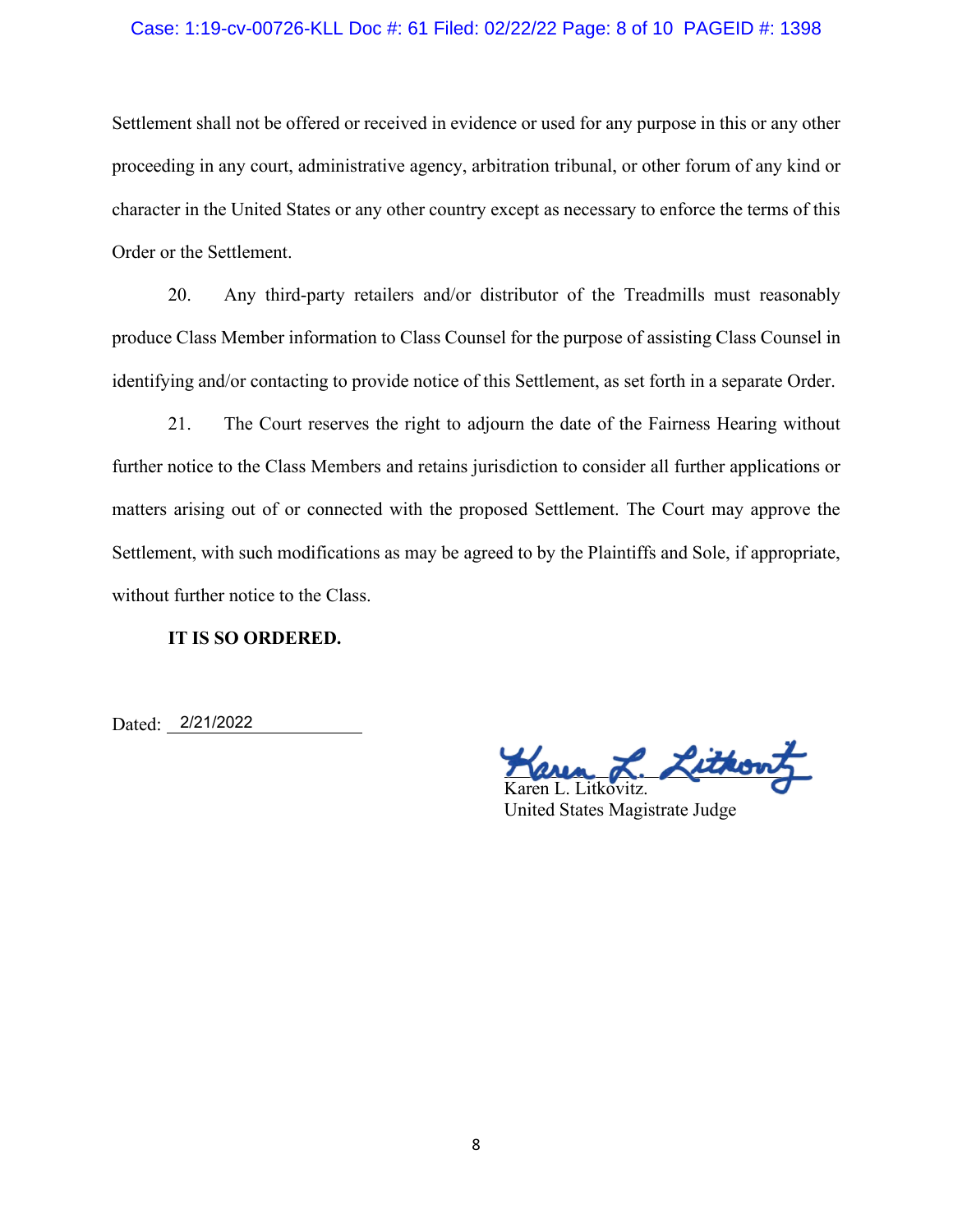Case: 1:19-cv-00726-KLL Doc #: 61 Filed: 02/22/22 Page: 9 of 10 PAGEID #: 1399

# **EXHIBIT**